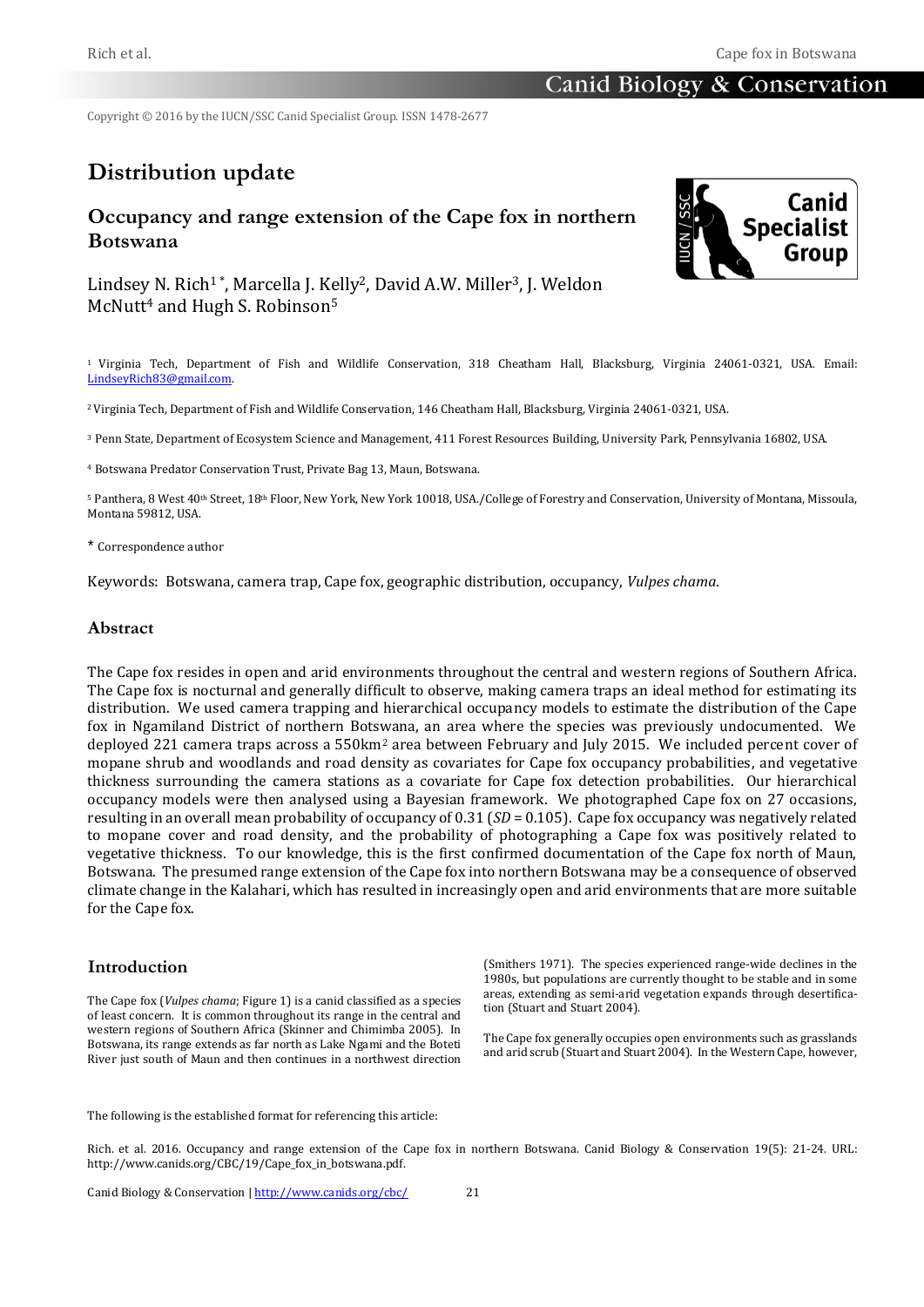it has expanded into areas with denser vegetation (Skinner and Chimimba 2005) and has been found to occupy agricultural areas (Smithers 1971).



Figure 1. Cape fox photographed during a camera trap survey in Ngamiland District, Botswana, 2015.

In South Africa, the mean annual home range size of the Cape fox was estimated to be from 9 to 28km<sup>2</sup> depending on black-backed jackal *Canis mesomelas* abundance (Kamler et al. 2012; 2013). The typical food items of Cape fox include small species such as small mammals, birds, insects, arachnids, reptiles and wild fruits (Smithers 1971; Klare et al. 2014). One of the primary competitors and predators of the Cape fox is the black-backed jackal (Kamler et al. 2012; 2013). In northern Botswana, large carnivores also likely compete with and prey on Cape fox (Stuart and Stuart 2004).

The Cape fox is difficult to observe due to its generally nocturnal, elusive and solitary foraging behaviour. As such, camera trapping techniques are an ideal method for estimating Cape fox distributions because they collect data over large areas in a time- and cost-effective manner, operate 24 hours/day, and generally have high detection rates (O'Connell et al. 2006). Our objective was to use camera trapping and hierarchical occupancy models (Dorazio and Royle 2005) to estimate the distribution of Cape fox in a portion of Ngamiland District, Botswana.

#### **Methods**

Our study area (ca 550 km2; 19˚31ʹS, 23˚37ʹE) in northern Botswana included the eastern section of Moremi Game Reserve, wildlife management areas NG33/34, and part of the livestock grazing areas of Shorobe (Figure 2). Vegetation cover included mopane *Colophospermum mopane* shrub and woodlands, floodplains/grasslands, acacia woodland savannas and mixed shrublands (e.g. *Lonchocarpus nelsii* and *Terminalia* spp.).

We deployed Panthera v4 incandescent-flash and Bushnell TrophyCam infra-red camera traps at 221 locations across 550km<sup>2</sup> between February and July 2015. We used 5km<sup>2</sup> grid cells to guide the placement of cameras and ensure systematic coverage of the entire study area. To increase our probability of photographing wildlife, we placed cameras on sand roads. Many wildlife species often use lightly-travelled roads as movement corridors (Forman and Alexander 1998). We deployed two camera stations within each grid cell, one on the sand road closest to the predetermined centre point of each grid cell and the second on the road closest to a predetermined random point within each grid cell. We used a block system for camera deployment where we divided our study area into five,  $\sim$ 110km<sup>2</sup> sub-areas and sequentially sampled each area for 30 nights. We deployed an average of 44 camera stations (two cameras/station) within each sub-area. We checked cameras every five to ten days to download photos, replace batteries and ensure cameras were still operational.



Figure 2. Current range of the Cape fox, location of our camera trap survey in Ngamiland District, Botswana, 2015 and camera stations where a Cape fox was photographed.

We hypothesized the spatial distribution of Cape fox would be influenced by land cover and road density. We calculated percent cover of the dominant land covers, floodplains/grasslands and mopane shrub and woodlands (Bennitt et al. 2014), within a 1km radius buffered area surrounding each camera station. Floodplains/grasslands and mopane were highly correlated (Pearson *r* = -0.67) so we only retained mopane cover for our analyses. To calculate road density, we georeferenced all gravel and four-wheel drive sand roads within our study area, created a raster layer representing km of road/km2 in ArcMap 10.3.1 (ESRI, CA, USA), and calculated the mean road density within a 1km buffered area surrounding each camera station. Given that the Cape fox generally occupies open environments (Stuart and Stuart 2004), we also hypothesized the thickness of the vegetation surrounding the camera station may influence the probability of photographing a Cape fox. To measure vegetation thickness, we took two photographs at knee height, one pointed at 90° and the other at 270° in relation to the road. We took these photographs at the camera station, 50m up the road, and 50m down the road for a total of six photos/station. We then digitally placed a 13x15 grid over each photo and counted the number of grid cells that were ≥ 50% covered by forbs, shrubs or trees. We divided this count by the total number of grid cells and used the mean value across the six photographs as our estimate of relative vegetative thickness for the respective camera station.

We estimated the occupancy of Cape fox using hierarchical occupancy models (Dorazio and Royle 2005). Specifically, we linked detection and occupancy by incorporating models that specified the state process, whether a site was occupied and the observation process, whether the species was detected, conditional on the site being occupied (Dorazio and Royle 2005). Distinguishing the true absence of the Cape fox (i.e. not occupied) from areas where the Cape fox was present but not photographed (i.e. not detected) requires spatially or temporally replicated data (MacKenzie et al. 2002). Therefore, we treated consecutive trap days as repeated surveys at each camera station. The probability of detection is therefore an estimate of the proportion of trap nights on which the Cape fox will be photographed given that it is present at the site during the study. We standardized mopane cover, road density and vegetative thickness to each have a mean of 0 and standard deviation of 1. We then incorporated these site-level characteristics using a generalized linear mixed modelling approach to estimate occurrence and detection probabilities (Dorazio and Royle 2005).

### **Results**

We recorded Cape fox on 27 occasions during our 6,607 trap nights (Figure 1). The Cape fox was photographed at 19 different camera stations (Figure 2) with one to seven detections/camera ( $\bar{x}$  = 1.4, *SD* = 1.39). We detected Cape fox over a 95km<sup>2</sup> area with distances between detections ranging from 0.5-35.0km (Figure 2). The overall mean probability of occupancy was 0.31 (*SD* = 0.105) with camera station-specific estimates of occupancy ranging from 0.01 to 0.82. We found the probability a Cape fox occupied an area to be negatively related to mopane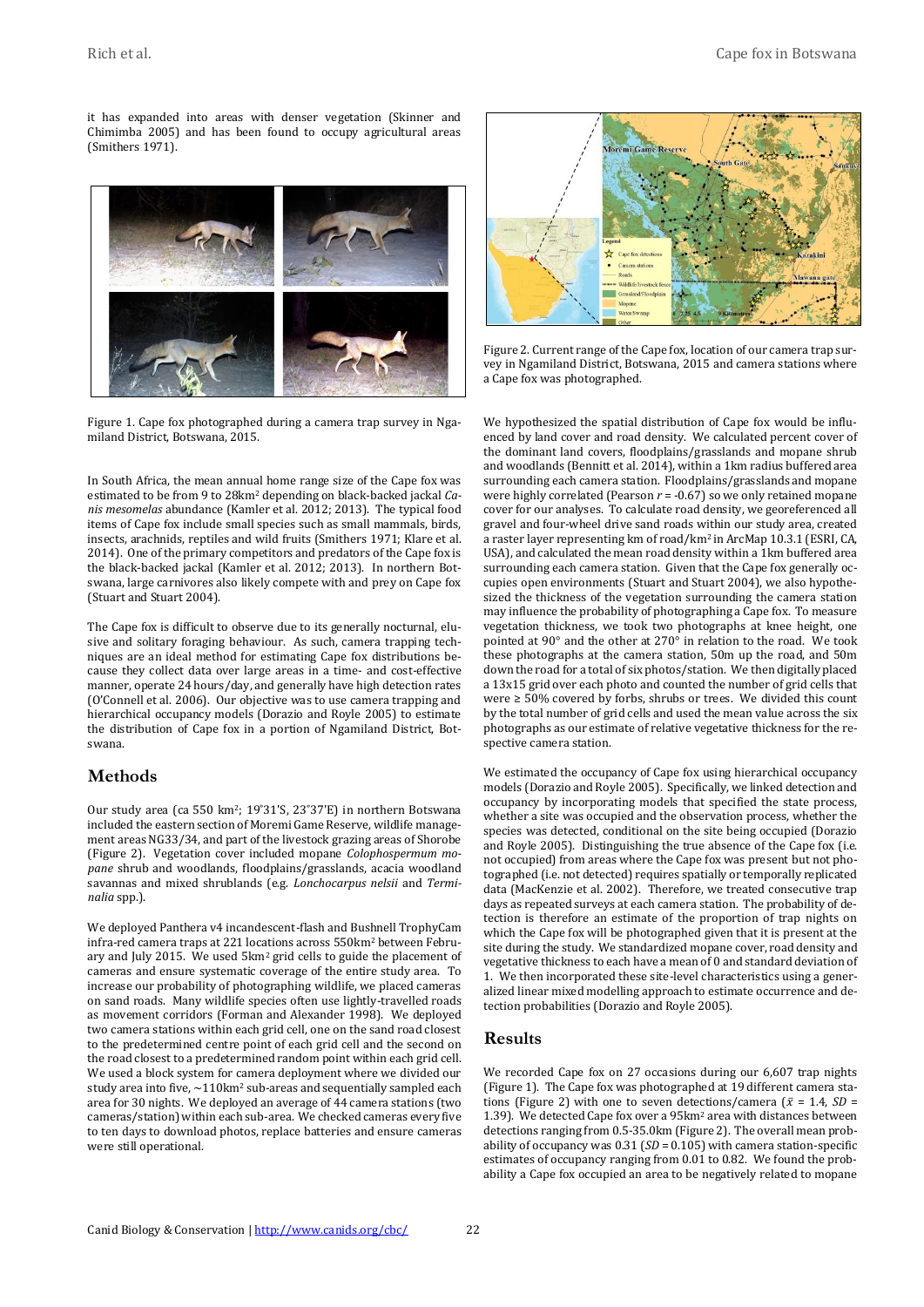cover and road density (Table 1). The probability of photographing a Cape fox was low across all camera stations ( $\bar{x}$  = 0.02; *SD* = 0.007) but found to be higher in areas with thick vegetation (Table 1).

Table 1. Mean  $(\bar{x})$ , standard deviation (*SD*) and 95% credible interval (95% *CI*) estimates for the covariates hypothesized to influence Cape fox occupancy (β) and detection (*P*) probabilities in Ngamiland District, Botswana, 2015. Covariates include percent cover of mopane shrub and woodlands, density of roads, and relative thickness of vegetation.

| Covariate      |            | $\bar{x}$ | SD    | 95% CI   |          |
|----------------|------------|-----------|-------|----------|----------|
| $\beta_1$      | mopane     | $-1.90$   | 1.010 | $-4.411$ | $-0.554$ |
| $\beta_2$      | roads      | $-2.06$   | 1.036 | $-4.581$ | $-0.546$ |
| P <sub>1</sub> | vegetation | 0.97      | 0.264 | 0.461    | 1.490    |

# **Discussion**

We estimated the Cape fox had a mean occupancy probability of 0.31 (*SD* = 0.105) in our study area in Ngamiland District, Botswana, an area where the species was previously undocumented. We photographed the Cape fox over a 95km<sup>2</sup> area with a maximum distance of 35km separating photographic detections. In South Africa, the mean annual home range size for Cape fox can be up to 28km<sup>2</sup> (Kamler et al. 2012). If home range sizes are comparable in Botswana, then it is unlikely our photographs were of a single animal. Cape fox occupancy probability declined with increasing cover of mopane wood and shrublands (Table 1). This supports past studies that found Cape fox prefers open environments (Stuart and Stuart 2004; Kamler et al. 2012). We also found that Cape fox occupancy probability declined with increasing road densities (Table 1). A study in South Africa found the Cape fox was detected by camera traps placed at water sources but not by camera traps placed on roads (Edwards et al. 2016). If the Cape fox generally avoids roads, then our sampling design may have resulted in their true occupancy being underestimated.

We documented a range extension of the Cape fox in northern Botswana, as our records were ~100km farther north than that previously reported for this species (Smithers 1971). Range extensions of the Cape fox during previous decades were reported in the southern part of their distribution (Stuart and Stuart 2004), but our data are the first to document their range extension in the northern part of their distribution. The presumed range extension of the Cape fox in northern Botswana may be a consequence of Botswana becoming hotter and drier (Ringrose et al. 2002) and the projected effects of this changing climate including increased rates of deforestation and degradation of woodlands (Collins et al. 2013). In north-central Botswana specifically, where our study took place, vegetative cover is changing from tree and shrub savanna to more shrub and bush savanna (Ringrose et al. 2002). The desiccation of northern Botswana combined with the shifts in vegetation structure may lead to an increasingly open and arid environment that is more suitable for the Cape fox (Stuart and Stuart 2004). The expansion of the Cape fox's range suggests the projected impacts of climate change on species distributions may already be taking place in Botswana. As aridity in southern Africa likely increases in coming decades (Collins et al. 2013), we predict the Cape fox may continue expanding its range across the region.

### **Acknowledgements**

We thank the Botswana Ministry of the Environment, Wildlife and Tourism and the Botswana Department of Wildlife and National Parks for permission to conduct this study (permit EWT 8/36/4 XXIII 44). This research was funded by a Fulbright Study/Research Grant, PEO Scholar Award, Wilderness Wildlife Trust, Columbus Zoo, Cleveland Metroparks Zoo, Wild Felid Association, Idea Wild, Temenos Foundation, and The Rufford Foundation.

#### **References**

Bennitt, E., Bonyongo, M.C. and Harris, S. 2014. Habitat selection by African buffalo (*Syncerus caffer*) in response to landscape-level fluctuations in water availability on two temporal scales. *Plos One* 9:e101346.

Collins, M., Knutti, R., Arblaster, J., Dufresne, J.L., Fichefet, T., Friedlingstein, P., Gao, X., Gutowski, W.J., Johns, T., Krinner, G., Shongwe, M., Tebaldi, C., Weaver, A.J. and Wehner, M. 2013. Long-term climate change: projections, commitments and irreversibility. Pp. 1029-1136 in T.F. Stocker, D. Qin, G.K. Plattner, M. Tignor, S.K. Allen, J. Boschung, A. Nauels, Y. Xia, V. Bex and P.M. Midgley (eds.), *Climate Change 2013: The Physical Science Basis. Contribution of Working Group I to the Fifth Assessment Report of the Intergovernmental Panel on Climate Change*. Cambridge University Press, Cambridge, UK.

Dorazio, R.M. and Royle, J.A. 2005. Estimating size and composition of biological communities by modelling the occurrence of species. *Journal of American Statistical Association* 100:389-398.

Edwards, S., Gange, A.C. and Wiesel, I. 2016. An oasis in the desert: the potential of water sources as camera trap sites in arid environments for surveying a carnivore guild. *Journal of Arid Environments* 124:304-309.

Forman, R.T.T. and Alexander, L.E. 1998. Roads and their major ecological effects. *Annual Review of Ecology and Systematics* 29:207-231.

Kamler, J.F., Stenkewitz, U., Klare, U., Jacobsen, N.F. and Macdonald, D.W. 2012. Resource partitioning among Cape foxes, bat-eared foxes, and black-backed jackals in South Africa. *Journal of Wildlife Management* 76:1241-1253.

Kamler, J.F., Stenkewitz, U. and Macdonald, D.W. 2013. Lethal and sublethal effects of black-backed jackals on cape foxes and bat-eared foxes. *Journal of Mammalogy* 94:295-306.

Klare, U., Kamler, J.F. and Macdonald, D.W. 2014. Seasonal diet and numbers of prey consumed by Cape foxes *Vulpes chama* in South Africa. *Wildlife Biology* 20:190-195.

MacKenzie, D.I., Nichols, J.D., Lachman, G.B., Droege, S., Royle, J.A. and Langtimm, C.A. 2002. Estimating site occupancy rates when detection probabilities are less than one. *Ecology* 83:2248-2255.

O'Connell, A.F., Talancy, N.W., Bailey, L.L., Sauer, J.R., Cook, R. and Gilbert, A.T. 2006. Estimating site occupancy and detection probability parameters for meso- and large mammals in a coastal ecosystem. *Journal of Wildlife Management* 70:1625-1633.

Ringrose, S., Chipanshi, A.C., Matheson, W., Chanda, R., Motoma, L., Magole, I. and Jellema, A. 2002. Climate- and human-induced woody vegetation changes in Botswana and their implications for human adaptation. *Environmental Management* 30:98-109.

Skinner, J.D. and Chimimba, C.T. 2005. *The mammals of the southern Africa subregion*. Third edition. Cambridge University Press, Cambridge, UK.

Smithers, R.H.N. 1971. The mammals of Botswana. *Museum Memoir, National Museum of Rhodesia* 4:1-340.

Stuart, C. and Stuart, T. 2004. Cape fox (*Vulpes chama*). Pp. 189-193 in C. Sillero-Zubiri, M. Hoffmann, and D.W. Macdonald (eds.), *Canids: foxes, wolves, jackals, and dogs. Status Survey and Conservation Action Plan*. International Union for the Conservation of Nature/Species Survival Commission, Canid Specialist Group, Oxford, UK.